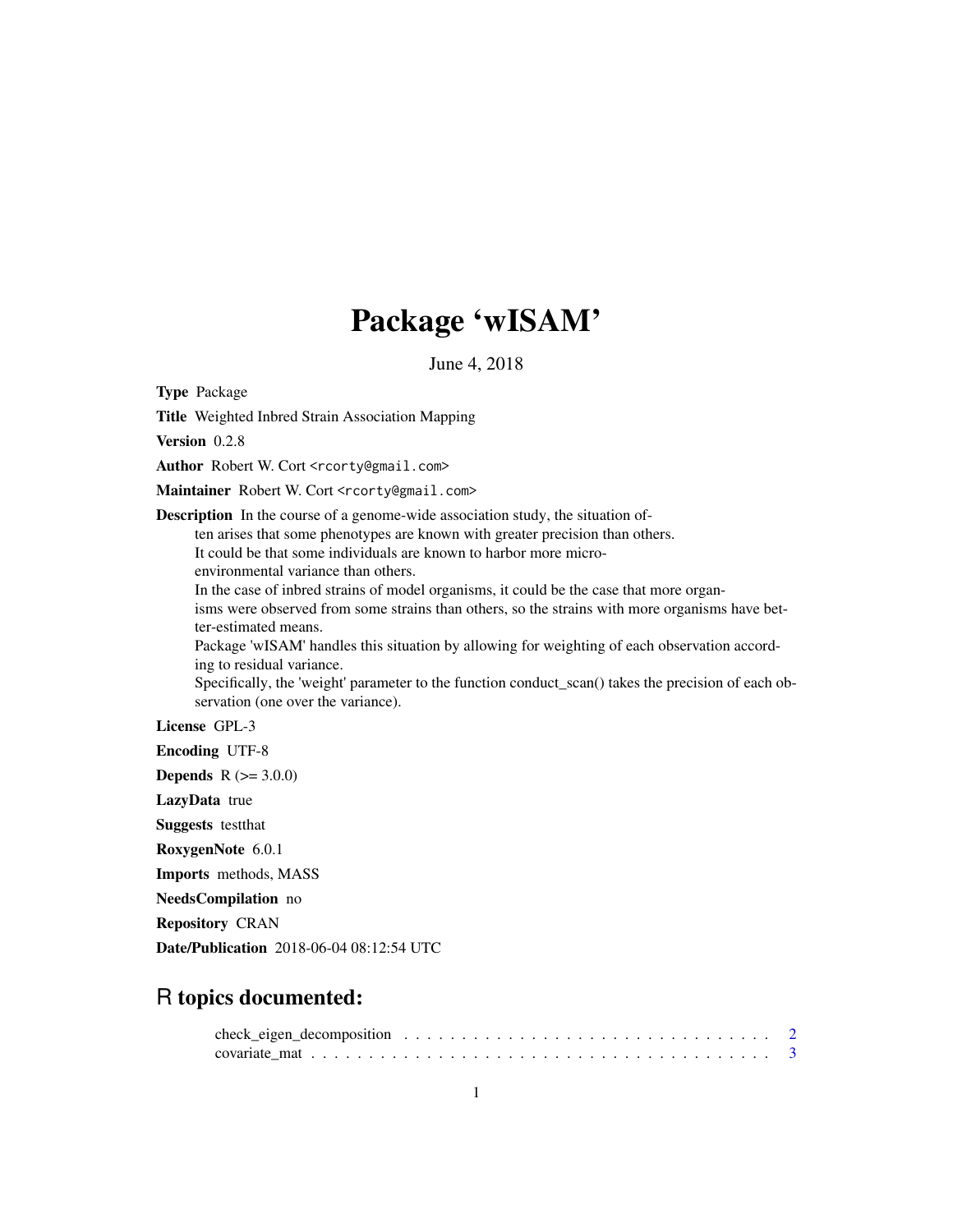<span id="page-1-0"></span>

| Index | 8 |
|-------|---|

check\_eigen\_decomposition

*check\_eigen\_decomposition*

#### Description

Grabbed from MASS. Useful to sparsify matrices when some eigenvalues are essentially zero.

#### Usage

check\_eigen\_decomposition(e, tol = 1e-06)

#### Arguments

|     | the eigen decomposition to check                                                       |
|-----|----------------------------------------------------------------------------------------|
| tol | the threshold below which a number is said to be effectively zero, defaults to<br>le-6 |

#### Value

The eigen values with any values with absolute value less than tol zeroed.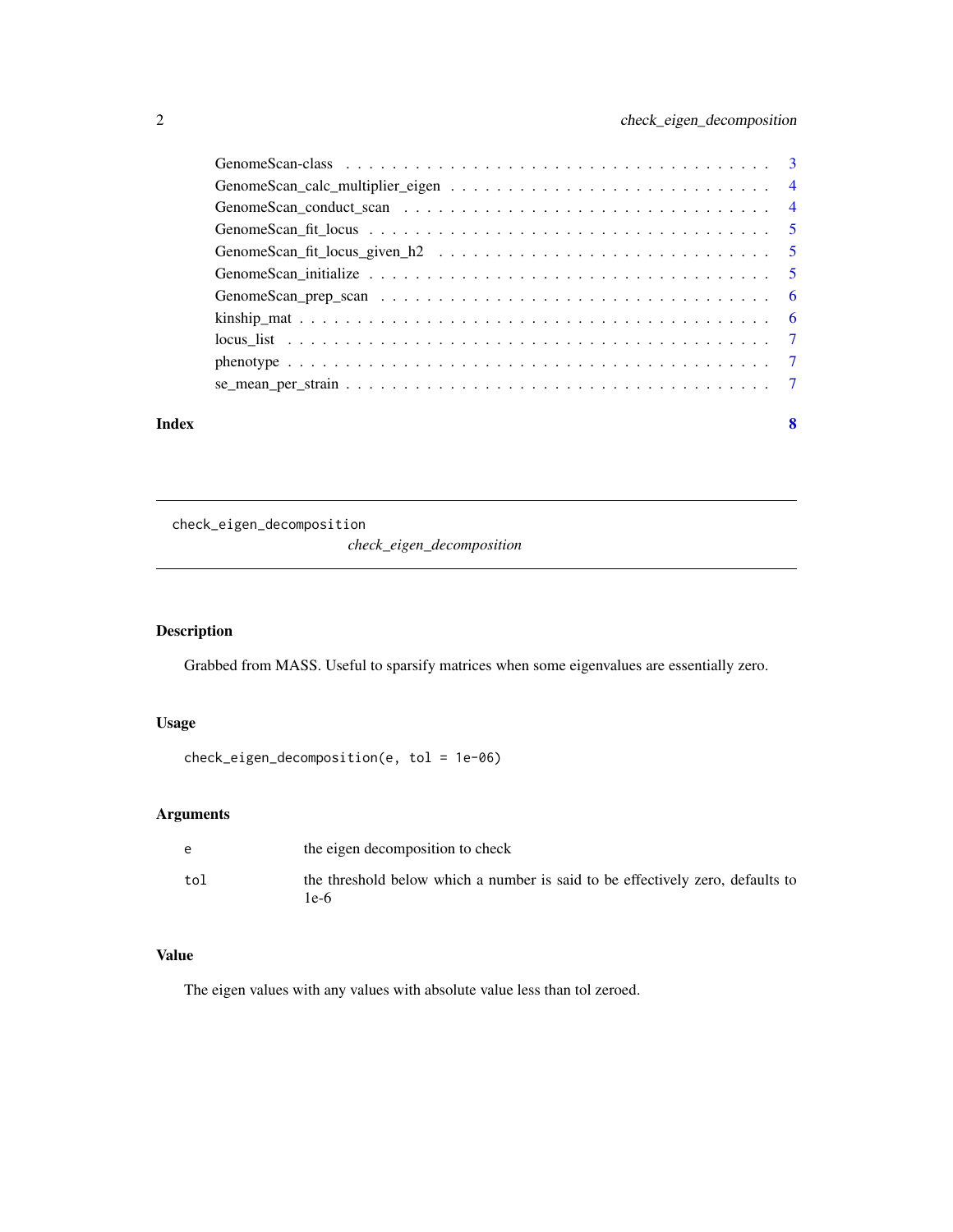<span id="page-2-0"></span>covariate\_mat *Example covariate matrix*

#### Description

Example covariate matrix

#### Usage

covariate\_mat

#### Format

A matrix with 200 rows and 4 variables

GenomeScan-class *GenomeScan*

#### Description

A Reference Class implementing a Genome Scan

#### Fields

Options these are options

- Data Things the user inputs. They have interpretable meaning and define the GenomeScan. Currently: y, X, G, K, weights (inverse variances), and variances.
- Intermediates\_per\_scan Things the GenomeScan will compute once per scan. They are mathetmatical tools that can't really be interpreted. Currently: L, eigen\_L, and LL\_null.
- Intermediates\_per\_locus Things the GenomeScan will compute once per locus. They are mathematical tools that can't really be interpreted. Currently: XG
- Intermediates\_per\_fit Things the GenomeScan will compute many times per locus (once per trial fit on that locus). These are interpretable but rapidly changing and not guaranteed to be finalized or optimal. Currently: M, LDV, and h2
- Results The results of the GenomeScan. Currently: The h2 that maximizes the LL at each locus and the LR as compared with the no-locus (null) model.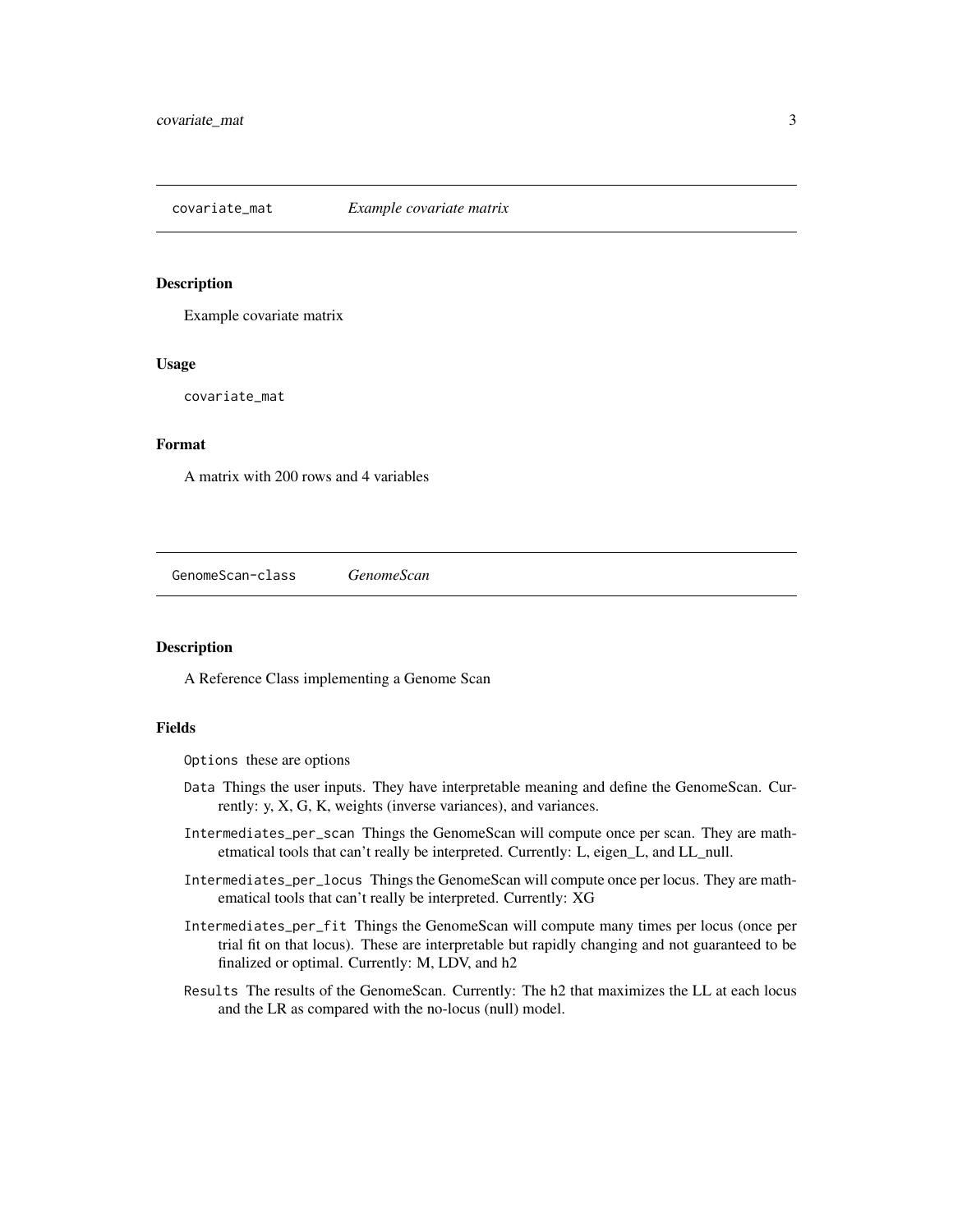<span id="page-3-0"></span>GenomeScan\_calc\_multiplier\_eigen *calc\_multiplier\_eigen*

#### Description

Compute a multiplier (aka rotation) matrix. Details in in h2lmm\_math\_RWC.Rmd.

#### Value

an object of class GenomeScan

GenomeScan\_conduct\_scan

*conduct\_scan*

#### Description

Conducts the GenomeScan.

#### Value

an object of class GenomeScan

#### Note

TODO: allow user to specify subset of chromosomes or loci

#### Examples

```
library(wISAM)
```

```
wgs <- GenomeScan$new(y = phenotype,
         X = covariate_mat,
         G = locus_list,
          K = kinship_mat,
          w = 1/se_mean_per_strain)
```
result <- wgs\$prep\_scan()\$conduct\_scan()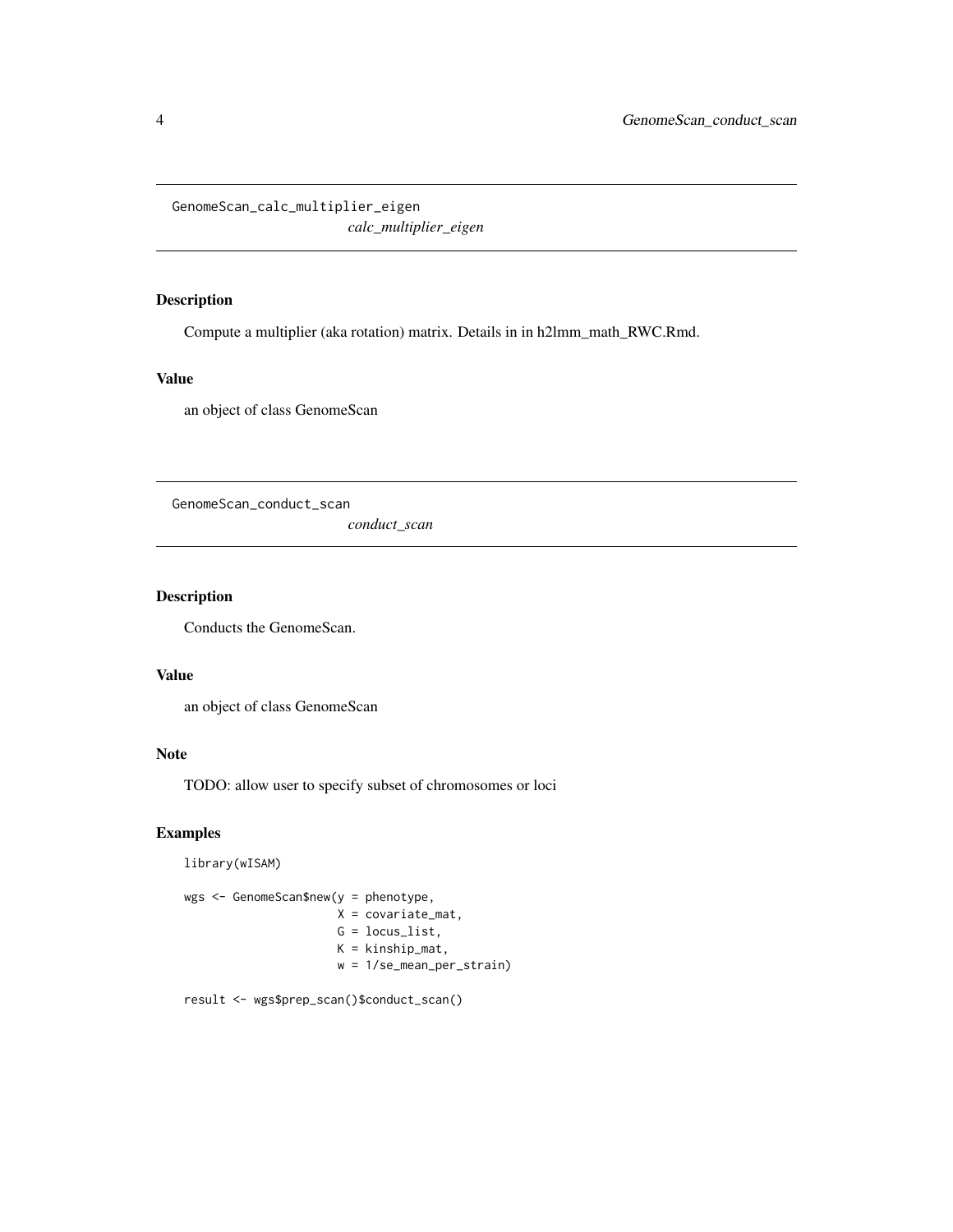<span id="page-4-0"></span>GenomeScan\_fit\_locus *fit\_locus*

#### Description

Fit one locus of a GenomeScan. Should not typically be called by a user.

#### Value

an object of class GenomeScan

GenomeScan\_fit\_locus\_given\_h2 *fit\_locus\_given\_h2*

#### Description

Fit one locus at a specified value of h2. Should not typically be called by a user.

#### Value

an object of class GenomeScan

GenomeScan\_initialize *initialize*

#### Description

Initialize a GenomeScan

#### Arguments

|   | vector of length n - the phenotype of each of n genomes (individuals or strains)          |
|---|-------------------------------------------------------------------------------------------|
|   | matrix of dimension n-by-c - the covariate value of each individual for c covari-<br>ates |
| G | a list where each element is of length n - the genotype of each individual at p<br>loci   |
| К | matrix of dimension n-by-n - the covariance of the phenotype                              |
| W | matrix of dimension n-by-n - the inverse variance of the phenotype                        |
|   |                                                                                           |

#### Value

an object of class GenomeScan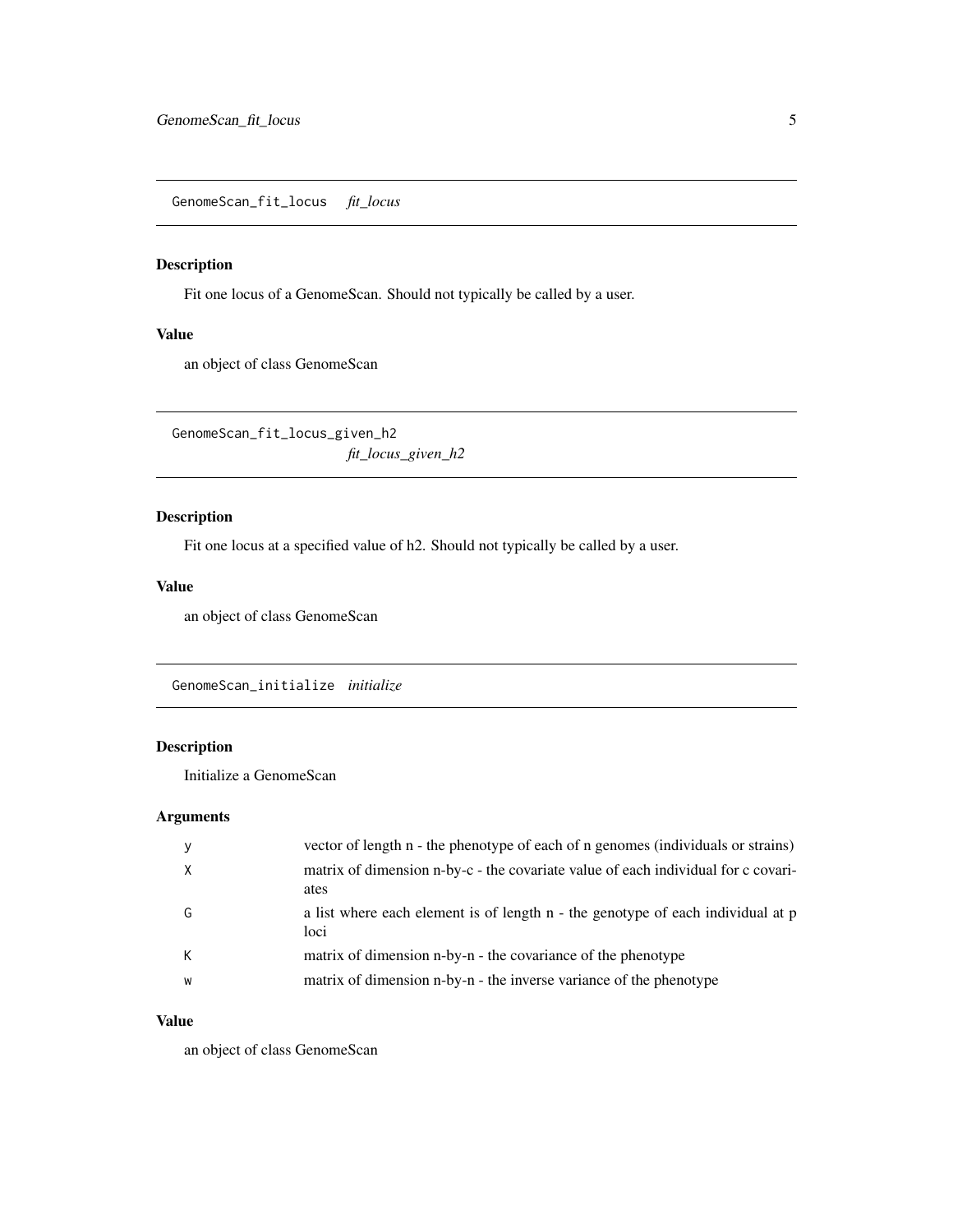#### Examples

library(wISAM)

```
wgs <- GenomeScan$new(y = phenotype,
          X = covariate_mat,
           G = \text{locus\_list},
           K = kinship_mat,
           w = 1/se_mean_per_strain)
```
GenomeScan\_prep\_scan *prep\_scan*

#### Description

Prepare a GenomeScan for running. Does all the computations that need to be done exactly once per genome scan.

#### Value

an object of class GenomeScan

#### Examples

library(wISAM)

```
wgs <- GenomeScan$new(y = phenotype,
           X = covariate_mat,
           G = \text{locus\_list},K = kinship_mat,
           w = 1/se_mean_per_strain)
```
result <- wgs\$prep\_scan()

kinship\_mat *Example kinship matrix*

#### Description

Example kinship matrix

#### Usage

kinship\_mat

#### Format

A matrix with 200 rows and 200 columns

<span id="page-5-0"></span>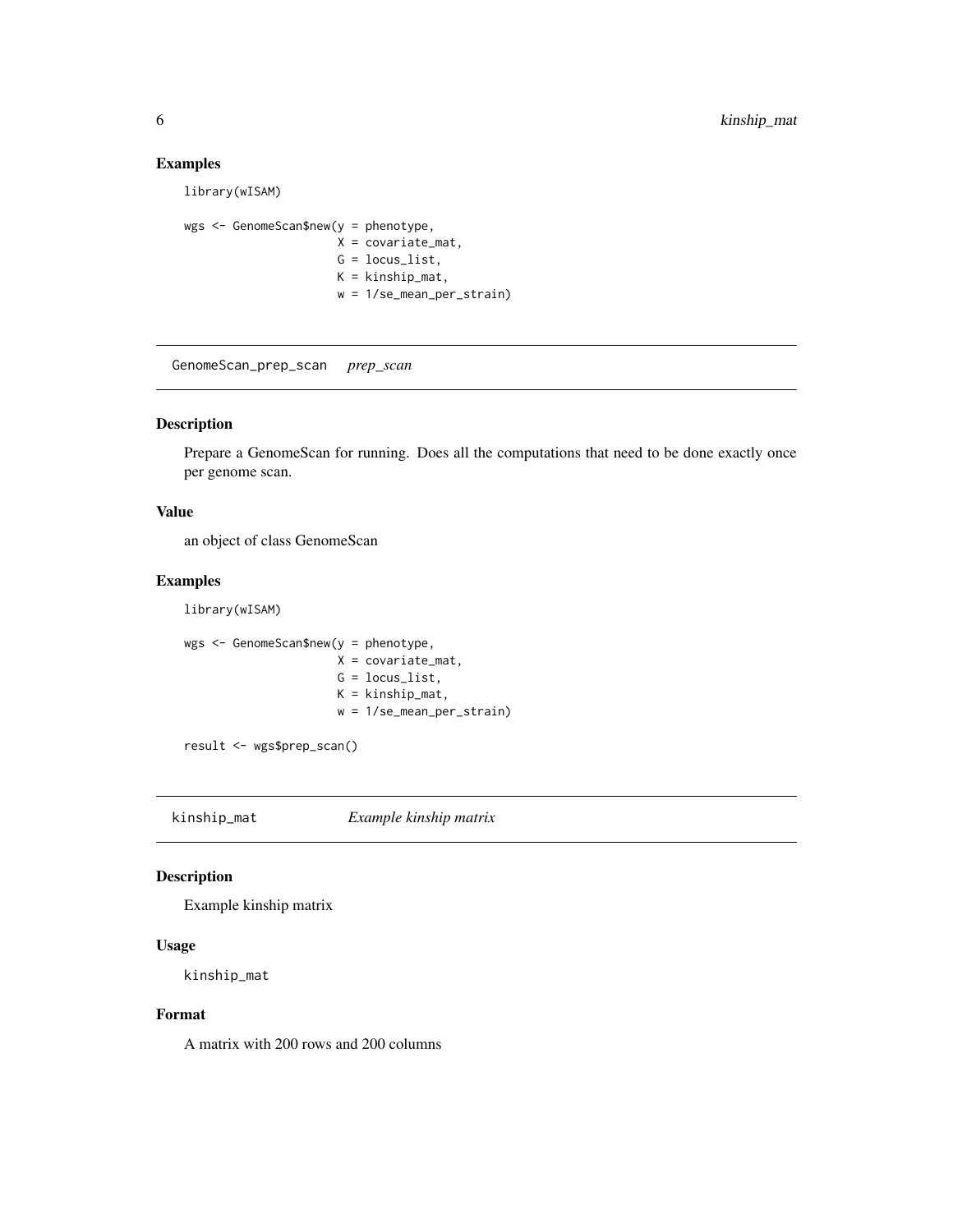<span id="page-6-0"></span>

#### Description

Example locus list

#### Usage

locus\_list

#### Format

A list of matrices, where each matrix has 200 rows and 1 column

phenotype *Example phenotype*

#### Description

Example phenotype

#### Usage

phenotype

#### Format

A vector of length 200

se\_mean\_per\_strain *Example standard error of the mean per strain*

#### Description

Example standard error of the mean per strain

#### Usage

```
se_mean_per_strain
```
#### Format

A vector of length 200